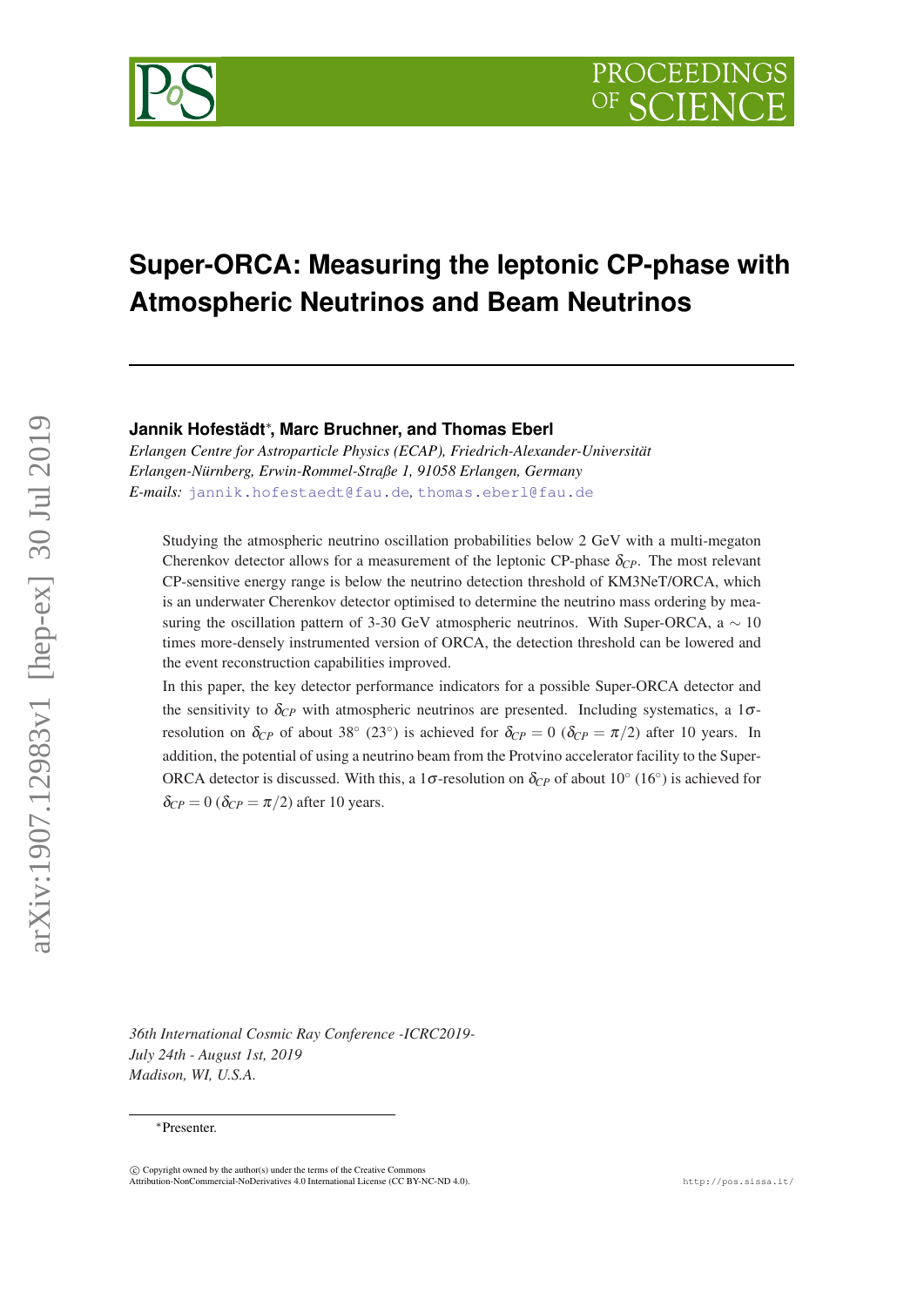## 1. Introduction

All neutrino oscillation parameters of the  $3v$  framework are by now measured to a fair precision, expept for the neutrino mass ordering (NMO) and the Dirac CP-phase  $\delta_{CP}$ . The latter is associated to a possible violation of the charge-parity (CP) symmetry in neutrino flavour mixing. Discovering CP violation in the lepton sector and subsequently measure the Dirac CP-phase are among the main objectives in particle physics. Recent analyses [\[1\]](#page-7-0) of global data favour normal hierarchy (NO) over inverted hierarchy (IO) and  $\delta_{CP} \approx 3/2\pi$ , i.e. maximal CP violation, however with small significances, so that most of the  $\delta_{CP}$  range is still allowed at the 3 $\sigma$ -level.

In general, the favoured way to determine  $\delta_{CP}$  is by doing next-generation long-baseline experiments featuring a neutrino beam facility together with a near detector and a far detector to measure the neutrino beam properties after oscillations. The main players among the proposed experiments are: T2HK [\[2\]](#page-7-0) and DUNE [\[3\]](#page-7-0).

Atmospheric neutrinos offer an alternative possibility to measure  $\delta_{CP}$ . Information on  $\delta_{CP}$ is encoded in the oscillation probabilities of up-going atmospheric neutrinos that have traversed the Earth. Theoretical and phenomenological aspects of CP violation in atmospheric neutrinos have been explored in [\[4\]](#page-7-0) and references therein. The most relevant CP-sensitive energy range is  $\leq$  2 GeV. As CP-violation effects are small for atmospheric neutrinos, a very large volume neutrinos detector with sufficiently low neutrino energy detection threshold and good event reconstruction capabilities, in particular for  $v_e$  vs  $v_\mu$  separation, is required.

The multi-megaton underwater Cherenkov detector KM3NeT/ORCA [\[5\]](#page-7-0) is currently under construction in the Mediterranean Sea. It is optimised for NMO determination by measuring the oscillation probabilities of atmospheric neutrinos in the energy range of 3−30 GeV. The most relevant CP-sensitive energy range is not accessible to ORCA, necessitating a denser instrumentation to lower the neutrino detection threshold and improve the event reconstruction capabilities.

In this paper, a ∼ 10 times more-densely instrumented version of ORCA, called Super-ORCA, is considered, aiming at a measurement of the leptonic CP-phase  $\delta_{CP}$  from the oscillation pattern of atmospheric neutrinos. The Super-ORCA detector could also be used as far detector for a future neutrino beam from Protvino [\[6\]](#page-7-0). This experimental setup improves significantly the  $\delta_{CP}$  sensitivity compared to the measurement with atmospheric neutrinos. The considered Super-ORCA detector and the estimated event reconstruction capabilities are detailed in Sec. 2. The sensitivity calculation methodology and the relevant systematic uncertainties are described in Sec. [3.](#page-2-0) The expected sensitivity to measure  $\delta_{CP}$  with atmospheric neutrinos is presented in Sec. [4,](#page-4-0) and the  $\delta_{CP}$  sensitivity using a neutrino beam from Protvino is discussed in Sec. [5](#page-5-0). A brief conclusion is given in Sec. [6.](#page-6-0)

## 2. Super-ORCA detector and its detector performance

A 10 times denser instrumentation than that realised in the KM3NeT/ORCA detector [[5](#page-7-0)] with a fiducial volume of 4 Mton is assumed for Super-ORCA. This instrumentation density corresponds to 115'000 3-inch PMTs per Mton.<sup>1</sup> For comparison, this is  $\sim 1\%$  of the photocathode area density of Super-Kamiokande [[7](#page-7-0)]. This Super-ORCA configuration is the result of a first optimisation

<sup>&</sup>lt;sup>1</sup>For this instrumentation density, 'shading' has a few-percent effect on the number of detected Cherenkov photons assuming KM3NeT/ORCA-like technology [[5](#page-7-0)] is used, i.e. 31 PMTs in 17-inch glass spheres attached to vertical cables.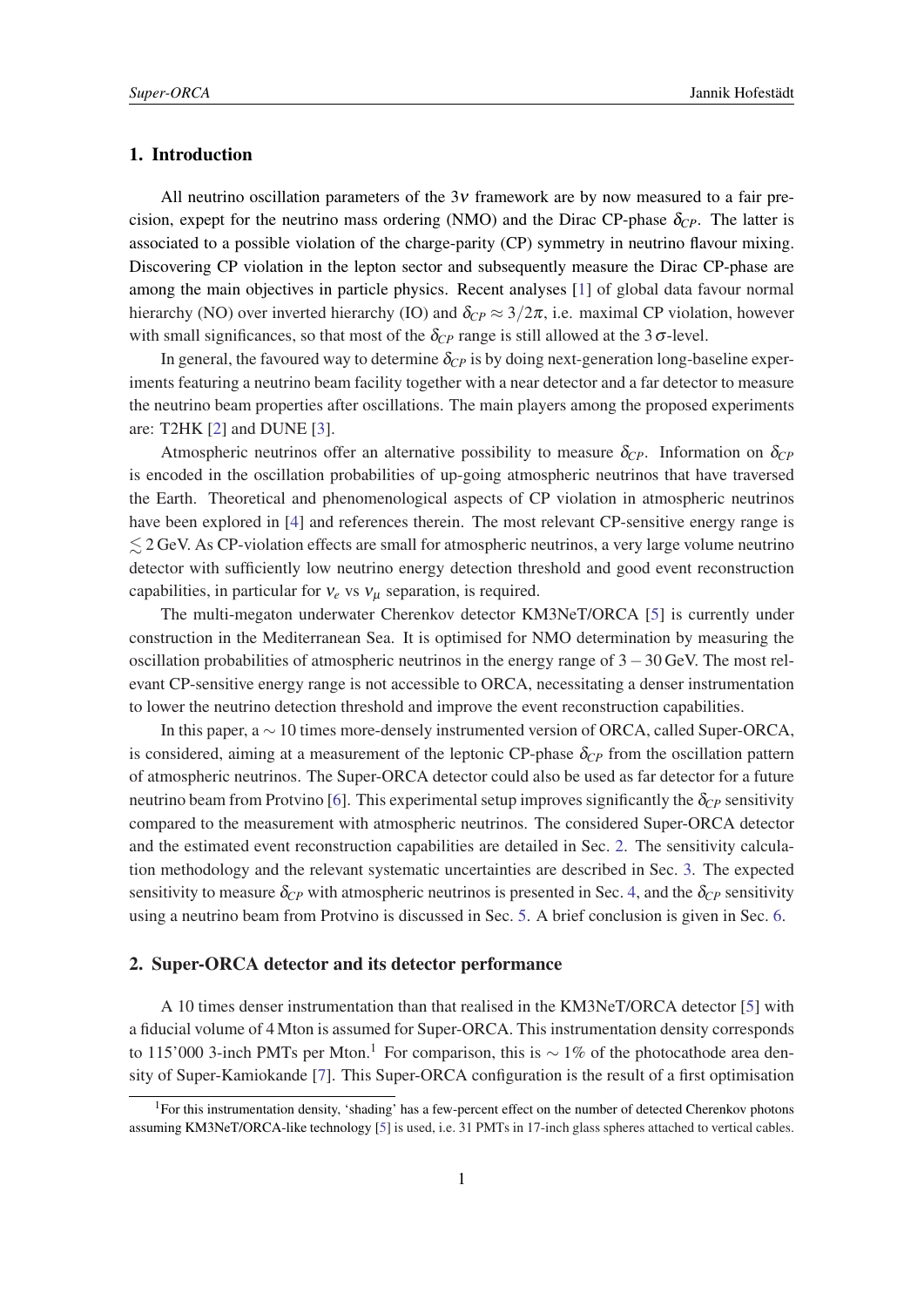<span id="page-2-0"></span>of the instrumentation density with the goal to detect about 100 Cherenkov photons per GeV of deposited energy. This photon statistics allows to distinguish the Cherenkov signatures from electrons and muons of a few hundreds of MeV, resulting in sufficient ν*e*/ν<sup>µ</sup> separation capabilities for  $E<sub>V</sub>$  ∼ 1 GeV. The different angular profiles of the induced Cherenkov radiation are exploited for *e*/µ separation, similar to the fuzziness of Cherenkov rings as used in Super-Kamiokande [[7](#page-7-0)].

The expected detector performance of Super-ORCA has been estimated based on full maximumlikelihood event reconstructions applied to a simplified detector response simulation. A short description of the detector simulation framework and the event reconstruction is given in [[6\]](#page-7-0). Here, the focus is set to the resulting detector performance.

#### Detector performance

The Super-ORCA detector performance is summarised in Fig. [1.](#page-3-0) In general, the detector performance is better for events induced by  $\bar{v}$  charged-current (CC) interactions than for  $v$  CC interactions due to the smaller average interaction inelasticity (Bjorken *y*) for  $\bar{v}$  CC. The outgoing  $e/\mu$ produce more Cherenkov light than the hadrons for the same kinetic energy, and in addtion the Cherenkov signatures from  $e/\mu$  show much less event-by-event fluctuations than that of hadrons [[8](#page-7-0)].

The energy threshold for neutrino detection (Fig [1](#page-3-0) top left) is about ~ 0.5 GeV for  $\tilde{v}_e$  CC events and about 0.2 GeV larger for  $\overleftrightarrow{v}_{\mu}$  CC due to the higher energy threshold for Cherenkov radiation for muons compared to electrons. The detection efficiency saturates at a value of  $\sim$  85% for  $\bar{v}_{e,\mu}$  CC and ~ 65% for  $v_{e,\mu}$  CC. With the assumed fiducial volume of 4 Mton, the resulting effective volume of the detector is ~ 3.4/2.6 Mton for  $\bar{v}_{e,\mu}/v_{e,\mu}$  CC events. NC events show a lower efficiency of ∼ 20%, as they are partly suppressed due to the applied event selection criteria favouring clear  $e/\mu$ -like Cherenkov cone and suppressing events with several Cherenkov cones from different hadrons.

The probability to classify an event as *muon-like* (Fig [1](#page-3-0) top right) is about 95% for  $\tilde{v}_u$  CC events and below 5% for  $\overleftrightarrow{v}_e$  CC for neutrino energies above 1 GeV, so that ~ 95% of the  $\overleftrightarrow{v}_e$  CC events are classified as *electron-like*. Most NC events are classified as electron-like, while ∼ 10% of them are classified as muon-like.

The neutrino energy resolution (Fig [1](#page-3-0) bottom left) is better than  $\sim$  20−25% for  $E_v > 1$  GeV and is dominated by fluctuations in the number of emitted photons in the hadronic shower [[8](#page-7-0)]. The energy resolution improves for very small neutrino energies ( $E<sub>v</sub>$  < 1 GeV) which is a result of the event selection that introduces a bias towards low Bjorken-y events in the energy regime of the detection efficiency turn-on (see Fig [1](#page-3-0) top left), as discussed in [\[8\]](#page-7-0).

The neutrino direction resolution (Fig [1](#page-3-0) bottom right) is  $\sim 44^{\circ}/31^{\circ}/36^{\circ}/28^{\circ}$  for  $v_e/\bar{v}_e/v_\mu/\bar{v}_\mu$  CC events with  $E<sub>v</sub> = 1$  GeV, and improves for higher energies. The resolution on the outgoing lepton is a few degree, and the resolution on the neutrino direction is dominated by the intrinsic neutrinolepton scattering angle [\[8\]](#page-7-0).

# 3. Sensitivity calculation methodology

The sensitivity to measure  $\delta_{CP}$  is calculated following an *Asimov dataset* approach with a  $\chi^2$ -minimisation and simultaneously fitting several nuisance parameters. A similar procedure is applied in [\[5](#page-7-0), [6](#page-7-0), [9](#page-7-0)] and is further described therein.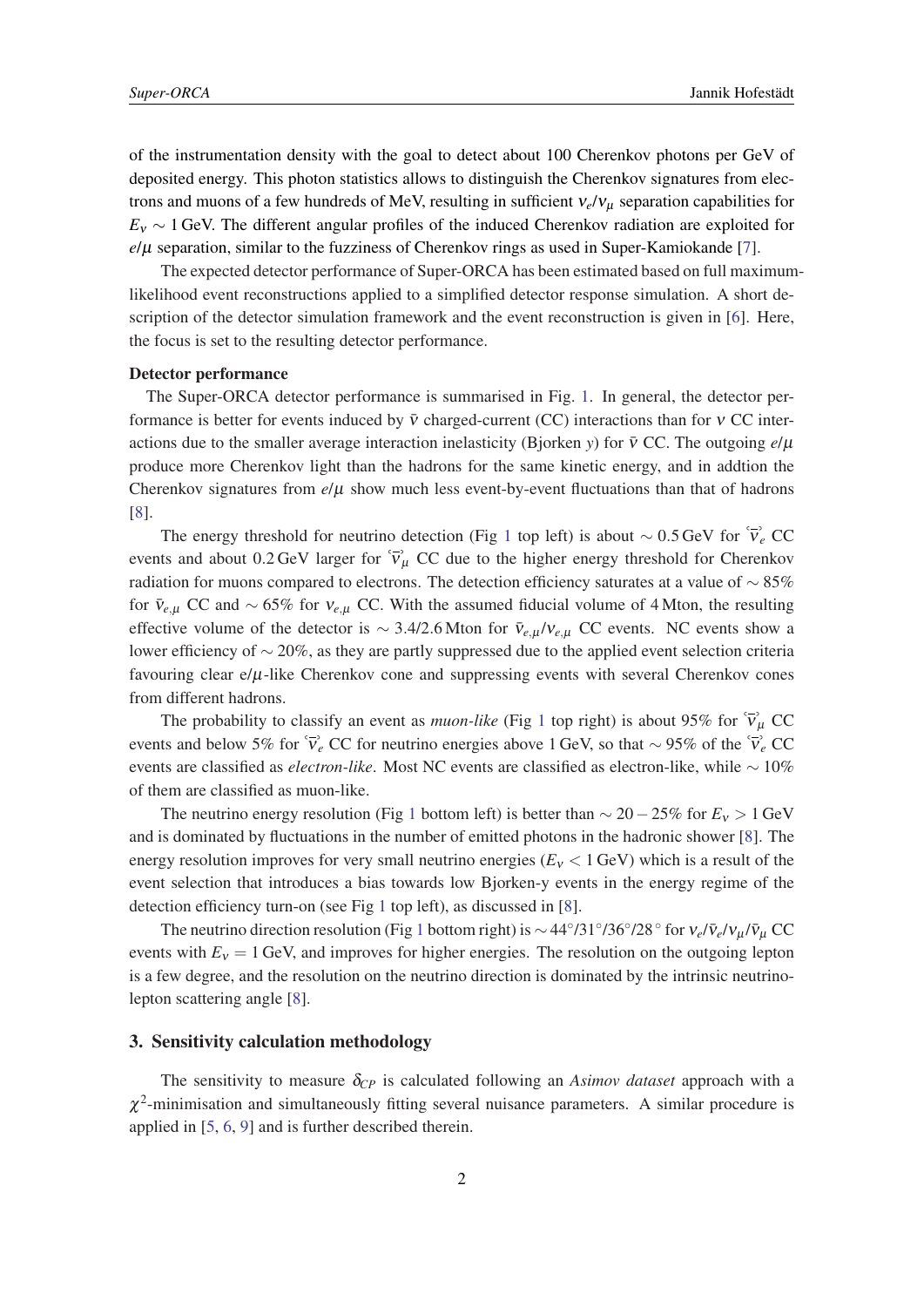<span id="page-3-0"></span>

Figure 1: Super-ORCA detector performance derived from simulations for  $v_e$  CC (red squares),  $\bar{v}_e$  CC (red circles),  $v_{\mu}$  CC (blue squares),  $\bar{v}_{\mu}$  CC (blue circles),  $v$  NC (black squares) and  $\bar{v}$  CC (black circles) as a function of the true neutrino energy  $E<sub>v</sub>$ . The parametrised detector response functions are shown as solid (dashed) lines for  $v(\bar{v})$ . Top left: neutrino detection efficiency, including event selection. Top right: probability *P* to classify an event as muon-like. The probability for classification as electron-like is then 1 − *P*, as two classes are considered. Bottom left: relative neutrino energy resolution in terms of RMS of the reconstructed energy distribution for a given true  $E<sub>V</sub>$  divided by  $E<sub>V</sub>$ . Bottom right: neutrino direction resolution quantified as  $1 - \langle \cos \Omega \rangle$ , where  $\langle \cos \Omega \rangle$  is average cosine of the angle  $\Omega$  between the neutrino direction and the reconstructed direction. A value of  $1 - \langle \cos \Omega \rangle = 0.2$  corresponds to  $\sim 37^\circ$ .

A set of parametrised detector response functions is derived from the results presented in Sec. [2.](#page-2-0) These functions are shown as lines in Fig. 1.<sup>2</sup> The atmospheric neutrino fluxes are modelled using the HKKM2014 simulations [[10\]](#page-7-0), and the neutrino-nucleon cross sections are modelled using GENIE [\[11](#page-7-0)] predictions for an oxygen nucleus and two protons. Oscillation probabilities are computed with OscProb [\[12](#page-7-0)].

The general idea is to calculate the median significance to reject a test  $\delta_{CP}^{test}$  assuming a true value  $\delta_{CP}^{true}$ . The statistical significance to distinguish between two  $\delta_{CP}$  values is calculated from the number *N* of events in bins of reconstructed energy and cosine of the reconstructed zenith angle  $θ_z$ . The statistical significance  $χ²$  is computed from the event number asymmetry  $χ$  in each bin:

$$
\chi = \left( N_{\delta_{CP}^{test}} - N_{\delta_{CP}^{true}} \right) / \sqrt{N_{\delta_{CP}^{true}}}.
$$
\n(3.1)

<sup>&</sup>lt;sup>2</sup>As  $\overleftrightarrow{v_{\tau}}$  CC events are less relevant for measuring  $\delta_{CP}$  with atmospheric neutrinos, no dedicated  $\overleftrightarrow{v_{\tau}}$  CC simulations have been performed. The detector response for  $\overleftrightarrow{v_{\tau}}$  CC events is assumed to be identical to that of NC events taking the  $\overleftrightarrow{v}_\tau$  CC interaction cross sections into account.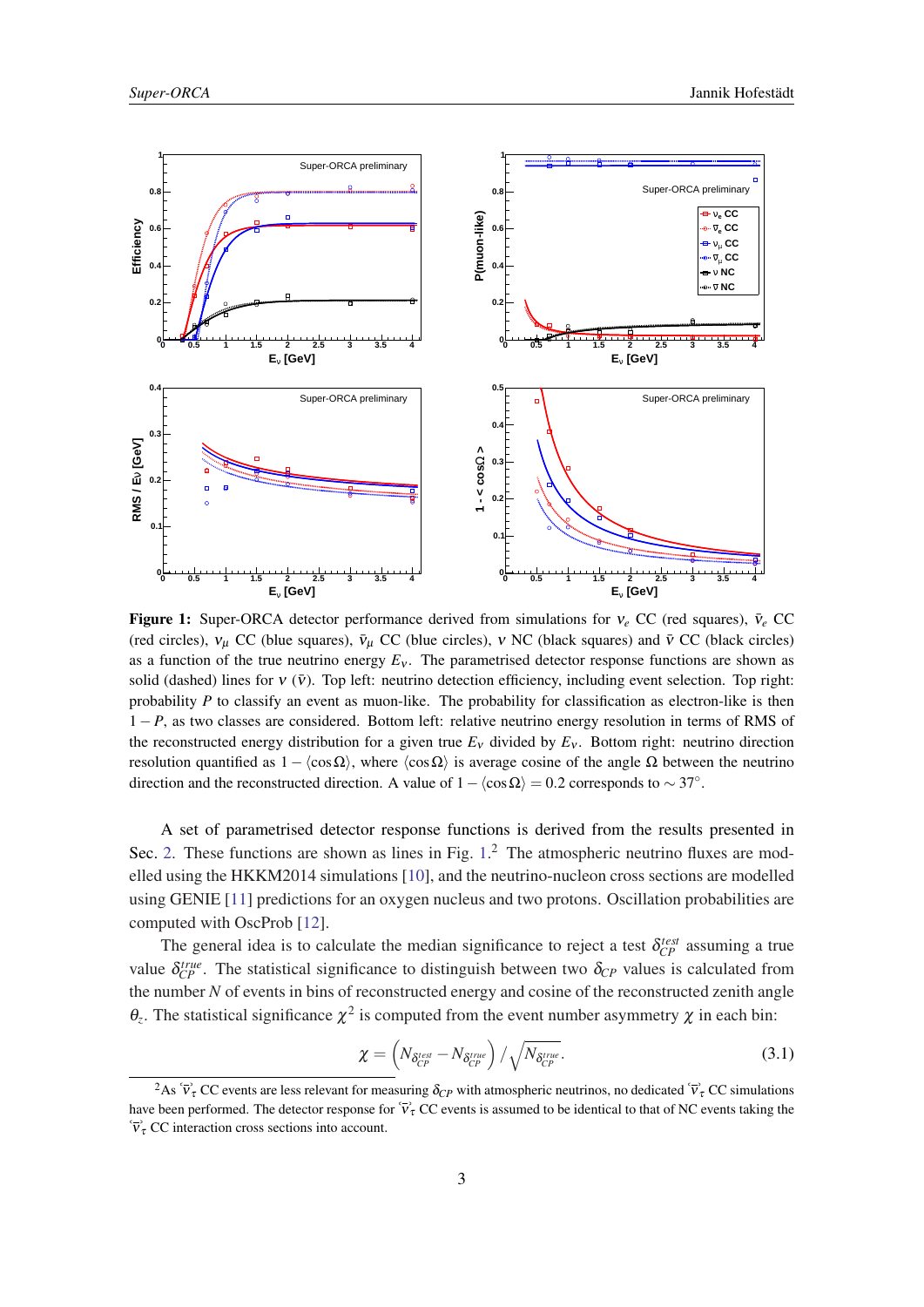<span id="page-4-0"></span>The total significance is then given by the sum of  $\chi^2$  over all bins of the electron-like as well as the muon-like event histograms. For illustration purposes, the asymmetry  $\chi$  to distinguish between  $\delta_{CP} = 0$  and  $\delta_{CP} = 3/2\pi$  is shown in Fig. 2 for  $\tilde{v}_e$  CC and  $\tilde{v}_\mu$  CC, separately. Its pronounced pattern illustrates the achievable separation power. After detector smearing some  $\delta_{CP}$  sensitivity remains, however the fine-grained pattern is blurred by the detector response. Most of the sensitivity is contributed by  $\overleftrightarrow{v}_e$  CC events. The sign of the asymmetry  $\chi$  (Eq. [3.1\)](#page-3-0) is opposite for  $\overleftrightarrow{v}_e$  CC and  $\overleftrightarrow{v}_{\mu}$  CC, underlining the importance of good  $\overleftrightarrow{v}_{e}$  vs  $\overleftrightarrow{v}_{\mu}$  separation. The most relevant energy range is ~ 1 GeV for  $\overleftrightarrow{v}_e$  CC as well as for  $\overleftrightarrow{v}_u$  CC, however, with a small shift in reconstructed energy, indicating the importance of a possible skew in the energy measurement scale. The sign of the asymmetry  $\chi$  is also opposite for v than for  $\bar{v}$ , which is taken statistically into account due to different interaction rates and different detector responses for v and  $\bar{v}$  (in particular detection effi-ciency, Fig. [1](#page-3-0) top left). Increasing the  $\delta_{CP}$  sensitivity due to exploiting the measured inelasticities is not yet included, but is under study.

Several systematic uncertainties considering the atmospheric neutrino flux, oscillation parameters, interaction cross sections and detector-related energy measurement scales are considered in the fit. The complete list of parameters together with their assumed true values and Gaussian priors is given in Table [1](#page-5-0).



**Figure 2:** Asymmetry  $\chi$  (as defined by Eq. [3.1](#page-3-0)) between the number of  $v+\bar{v}$  CC events expected for  $\delta_{CP} = 0$  and  $\delta_{CP} =$  $3/2\pi$  as a function of  $E_v$  and  $\cos(\theta_z)$ . The top/bottom plot applies to electron/muon neutrinos. The left/right plot is before/after applying the detector response (as given in Fig. [1](#page-3-0)). In total,  $\sim 160'000 \, v_e + \bar{v}_e$  CC and  $\sim$  140'000  $v_\mu + \bar{v}_\mu$  CC events per year are observed.

# 4. Sensitivity to  $\delta_{CP}$  using atmospheric neutrinos

The expected sensitivity to distinguish between different  $\delta_{CP}$  values with Super-ORCA after 10 years of data from atmospheric neutrinos (dashed lines) is shown in Fig. [3](#page-5-0). The largest sensitivity is achieved between  $\delta_{CP} = 0$  and  $\delta_{CP} = \pi$  with 5  $\sigma$ . About 63% (72%) of the  $\delta_{CP}$  values can be disfavoured with  $\geq 2\sigma$  for true  $\delta_{CP} = 0$  and  $\delta_{CP} = \pi (\delta_{CP} = \pi/2$  and  $\delta_{CP} = 3/2\pi)$ .  $\delta_{CP} = 0$  and  $\delta_{CP} = \pi (\delta_{CP} = \pi/2$  and  $\delta_{CP} = 3/2\pi$ ). The 1 $\sigma$  resolution is about 38° (23°) for true  $\delta_{CP} = 0$  and  $\delta_{CP} = \pi \left( \delta_{CP} = \pi/2 \text{ and } \delta_{CP} = 3/2\pi \right).$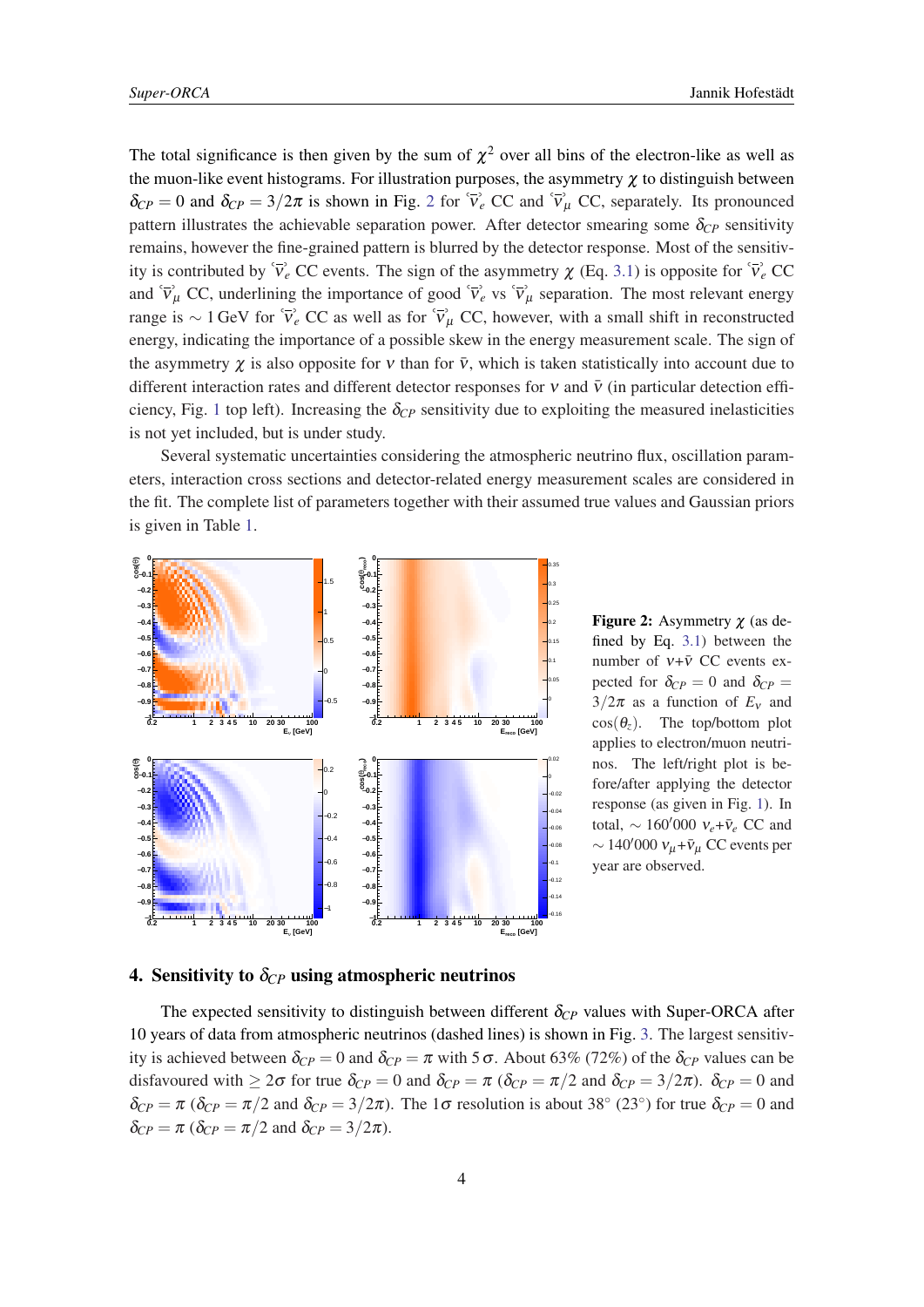<span id="page-5-0"></span>

| Parameter                                        | value/prior                     |
|--------------------------------------------------|---------------------------------|
| $\theta_{13}$                                    | $8.51^{\circ} \pm 0.15^{\circ}$ |
| $\theta$                                         | $45.0^{\circ}$ (free)           |
| $\Delta M^2$ [10 <sup>-3</sup> eV <sup>2</sup> ] | $2.5 \pm 0.05$                  |
| overall norm                                     | 10%                             |
| $NC$ norm                                        | 10%                             |
| $v_{\tau}$ norm                                  | 10%                             |
| $v_e/v_\mu$ skew                                 | 10%                             |
| $v/\bar{v}$ skew                                 | 3%                              |
| flux E-tilt                                      | 0.05                            |
| flux $cos(\theta_z)$ -tilt                       | $2\%$                           |
| ParticleID skew                                  | 10%                             |
| $E_{scale}$ overall                              | 3%                              |
| $E_{scale}$ e/ $\mu$ skew                        | 3%                              |
| $E_{scale}$ had/e skew                           | 3%                              |
| $E_{scale}$ $v/\bar{v}$ skew                     | 3%                              |
| $E_{\text{scale}} \cos(\theta_z)$ -tilt          | 3%                              |



Table 1: List of relevant parameters and their uncertainties for neutrino oscillations, and parameters for neutrino fluxes, neutrino interactions and detector-related systematics, as well as their priors.

The considered systematic uncertainties include an overall normalisation, an independent normalisation for NC as well as  $v_{\tau}$  CC, a skew between  $v_e$  and  $v_{\mu}$ , a skew between v and  $\bar{v}$ , an energy-dependent tilt (spectral index) as well as a  $cos(\theta_z)$ dependent tilt in the atmospheric neutrino fluxes, a skew in the event identification as e-like or  $\mu$ -like, and five different energy scale parameters related to systematic uncertainties in the energy measurement. The energy scale parameters are an overall energy scale, and two skew parameters that allow separate energy scales for  $v_e$ ,  $v_u$  and hadronic channels (NC and  $v_\tau$ ), an energy scale skew between  $v$  and  $\bar{v}$ , and an energy scale skew between up/horizontal events (assumed as  $\cos(\theta_z)$ -dependent tilt). The choice of priors for the uncertainties related to atmospheric neutrino fluxes are motivated by [\[13](#page-7-0)]. The choice of values for the other priors is motivated by sensitivity studies performed by KM3NeT/ORCA [[5\]](#page-7-0) and by long-baseline experiments [[3\]](#page-7-0).

> Figure 3: Sensitivity to exclude certain values of δ*CP* with Super-ORCA after 10 years of data taking as a function of the tested  $\delta_{CP}^{\text{fit}}$  for 4 example values of true  $\delta_{CP}$  using atmospheric neutrinos (dashed lines). Normal mass ordering is assumed. The corresponding sensitivity for Super-ORCA using a 450 kW beam from Protvino with 5 years in neutrino mode and 5 years in antineutrino mode is shown for comparison (solid lines).

### Effect of systematics

The effect of different classes of systematics can be inferred from Fig. [4](#page-6-0) (left). Neutrino flux and interaction systematics have the largest effect on the  $\delta_{CP}$  sensitivity, while including the detectorrelated systematics reduces the sensitivity only mildly.

The effect of the unknown value of  $\theta_{23}$  and the NMO is shown in Fig. [4](#page-6-0) (right). A larger  $\delta_{CP}$  sensitivity is achieved for NO compared to IO. The  $\delta_{CP}$  sensitivity depends weakly on the true value of  $\theta_{23}$ .

# 5. Sensitivity to  $\delta_{CP}$  using a neutrino beam from Protvino

The potential of Super-ORCA and its  $\delta_{CP}$  sensitivity can be significantly improved when using a neutrino beam instead of atmospheric neutrinos due to the ability to control the beam polarity (ν and  $\bar{v}$  modes). A suitable candidate accelerator facility is located in Protvino in the Moscow region, Russia. The baseline is 2595 km to the KM3NeT-Fr site where ORCA is located. This proposed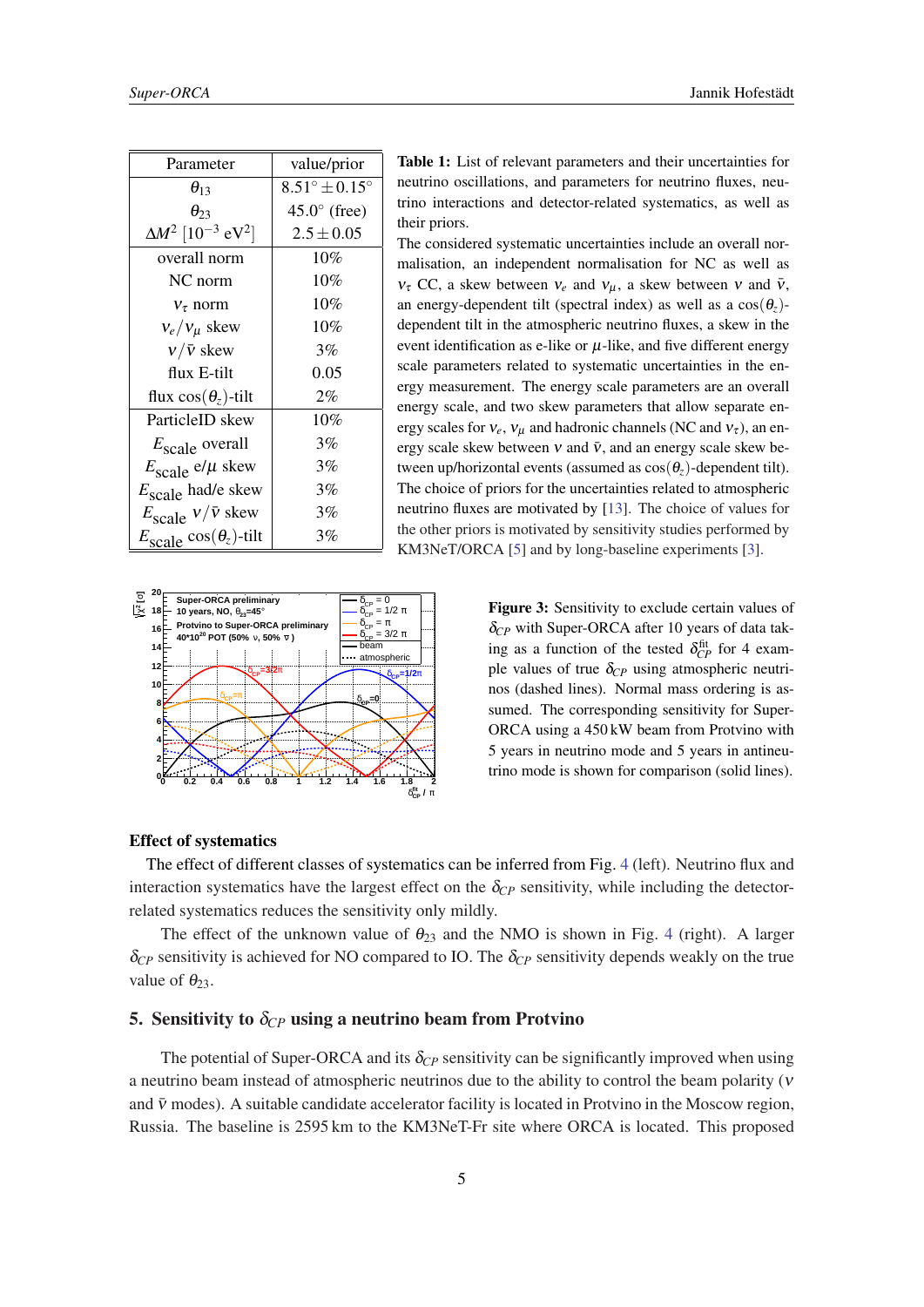<span id="page-6-0"></span>

**Figure 4:** Left: sensitivity to exclude certain values of  $\delta_{CP}$  with Super-ORCA after 10 years for  $\delta_{CP} = 0$  and  $\delta_{CP} = 3/2\pi$ , including three different sets of systematic uncertainties: 1) only  $\theta_{13}$ ,  $\theta_{23}$ ,  $\Delta M^2$  and an overall normalisation, 2) adding flux- and interaction-related systematics and 3) adding detector-related systematics. Right:  $\delta_{CP}$  sensitivity for different values of  $\theta_{23}$  and for normal/inverted (NO/IO) mass ordering.

experimental setup is known as P2O [\[6\]](#page-7-0). The design of the main synchrotron of the Protvino accelerator facility potentially allows for operation at a beam power up to 450 kW. Further details on the accelerator and the P2O proposal are given in [[6](#page-7-0)].

Fig. [5](#page-7-0) (left) shows for different  $\delta_{CP}$  values the neutrino energy spectrum detected with Super-ORCA after 3 years of running with a 450 kW beam from Protvino (neutrino mode). The main  $\delta_{CP}$ sensitivity comes from  $v_e$  CC events, which show up to  $\sim$  40% variation in event statistics with  $\delta_{CP}$ . The number of  $v_e$  CC events varies between 8260 (for  $\delta_{CP} = \pi/2$ ) and 11460 (for  $\delta_{CP} = 3/2\pi$ ).

The same sensitivity calculation procedure as described in Sec. [3](#page-2-0) is applied. The same detector response for the Super-ORCA detector is assumed, which has not been optimised for a neutrino beam from Protvino, e.g. the known arrival direction of the beam is not exploited (e.g. for missing transverse energy). The atmospheric neutrino flux systematics are replaced with the systematics related to the Protvino neutrino beam flux, as described in [\[6\]](#page-7-0). An equal share between running in neutrino and antineutrino mode was found to be optimal in order to resolve the  $\delta_{CP}$ - $\theta_{13}$ - $\theta_{23}$ degeneracy. Note that the neutrino energy spectrum from the Protvino beam has not been optimised for the use of Super-ORCA as far detector. A beamline design might improve the  $\delta_{CP}$  sensitivity.

Fig. [3](#page-5-0) shows also the δ*CP* sensitivity for Super-ORCA using a neutrino beam from Protvino for 10 years (solid lines). Compared to the measurement with atmospheric neutrinos, the  $\delta_{CP}$ sensitivity is significantly larger with up to  $12\sigma$  between  $\delta_{CP} = \pi/2$  and  $\delta_{CP} = 3/2\pi$ .

Fig. [5](#page-7-0) (right) shows the  $\delta_{CP}$  resolution that can be achieved after 3 and 10 years of running with a 450 kW beam. The 1 $\sigma$ -resolution is  $\sim 10^{\circ}$  for  $\delta_{CP} = 0$  and  $\delta_{CP} = \pi$ , and  $\sim 16^{\circ}$  for  $\delta_{CP} = \pi/2$ and  $\delta_{CP} = 3/2\pi$ . The limiting systematics are the e/ $\mu$  energy scale skew, the uncertainty on  $\theta_{13}$ and the true value of  $\theta_{23}$ . See [[6](#page-7-0)] for further discussions.

#### 6. Conclusions

The leptonic CP-phase  $\delta_{CP}$  can be measured by studying the atmospheric neutrino oscillation pattern below 2 GeV with Super-ORCA, a ∼10 times more-densely instrumented version of KM3NeT/ORCA. Including systematics, about 63% (72%) of the  $\delta_{CP}$  values can be excluded with